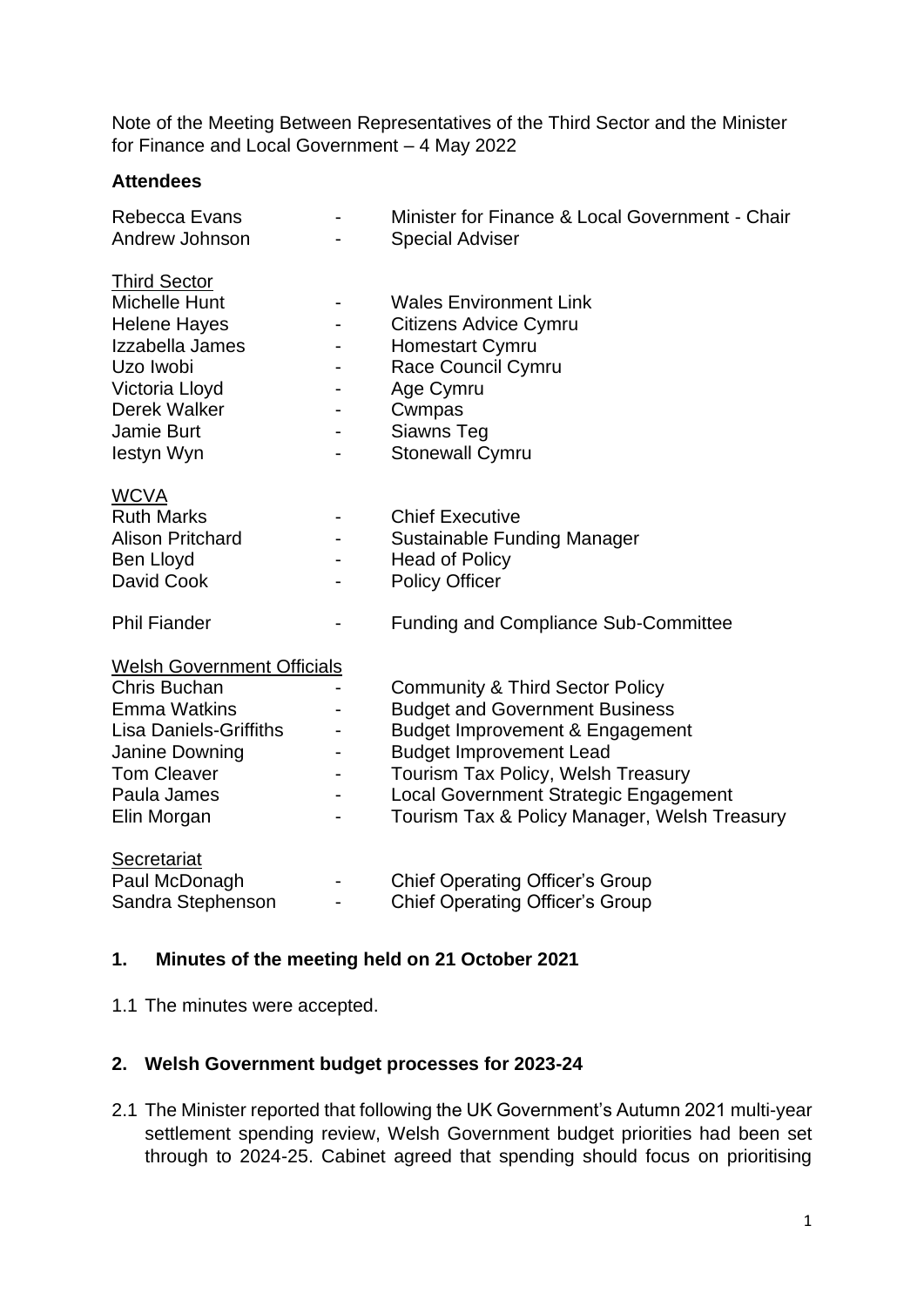health and social care, local government, and education; all areas closely related to the Third Sector.

- 2.2 Budget preparations for 2023-24 continued to recognise the ambitious Programme for Government and to maintain the certainty for Third Sector partners in setting their own budgets. Planning will be based on information available, taking into account a wide range of potential scenarios. However, the Minister recognised the challenge increasing levels of inflation presented, in addition to the loss of EU funding, the cost-of-living crisis and the impact of the war in Ukraine.
- 2.3 The Minister realised that the Third Sector scheme code of practice identified increases in Welsh Government funding levels, due to cost of living or inflation, should normally be applied fairly and equitably to Third Sector funding recipients. However, she reported that unfortunately, to date, no increases in funding had been received from the UK Government to reflect rising inflation. As a result, the Welsh Government was not currently in a position to increase funding beyond the levels set in the Budget approved by the Senedd in the previous month, but she continued to press the UK Government.
- 2.4 The Minister also reported that in the first formal Budget Improvement Impact Advisory Group (BIIAG) meeting in March, officials gave a presentation on the Welsh Government Budget Process. She was pleased that so many Third Sector colleagues were engaged in this Group and reported that the presentation would be given to a wider Third Sector Audience on 25th May.
- 2.5 The Minister welcomed Third Sector input in developing the budget strategy and was keen that the Sector's views on the priorities for BIIAG were considered going forward.
- 2.6 The Third Sector welcomed the opportunity to work with officials across Welsh Government but stressed the need to collaborate with the Third Sector early to ensure a diversity of voices. The budget presentation was welcomed, and it was hoped that a recording would be available for those unable to attend.
- 2.7 The Minister agreed to emphasise to Cabinet colleagues the need to collaborate early and also suggested that it would be good for BIIAG to have a presentation on the Infrastructure Investment Strategy. (**ACTION**: Emma Watkins and Lisa Daniels-Griffiths to consider)

#### **3. Update from Funding and Compliance Sub-Committee**

3.1 Phil Fiander reported on behalf of the Sub Committee expressing their gratitude to officials for working with them at an early stage.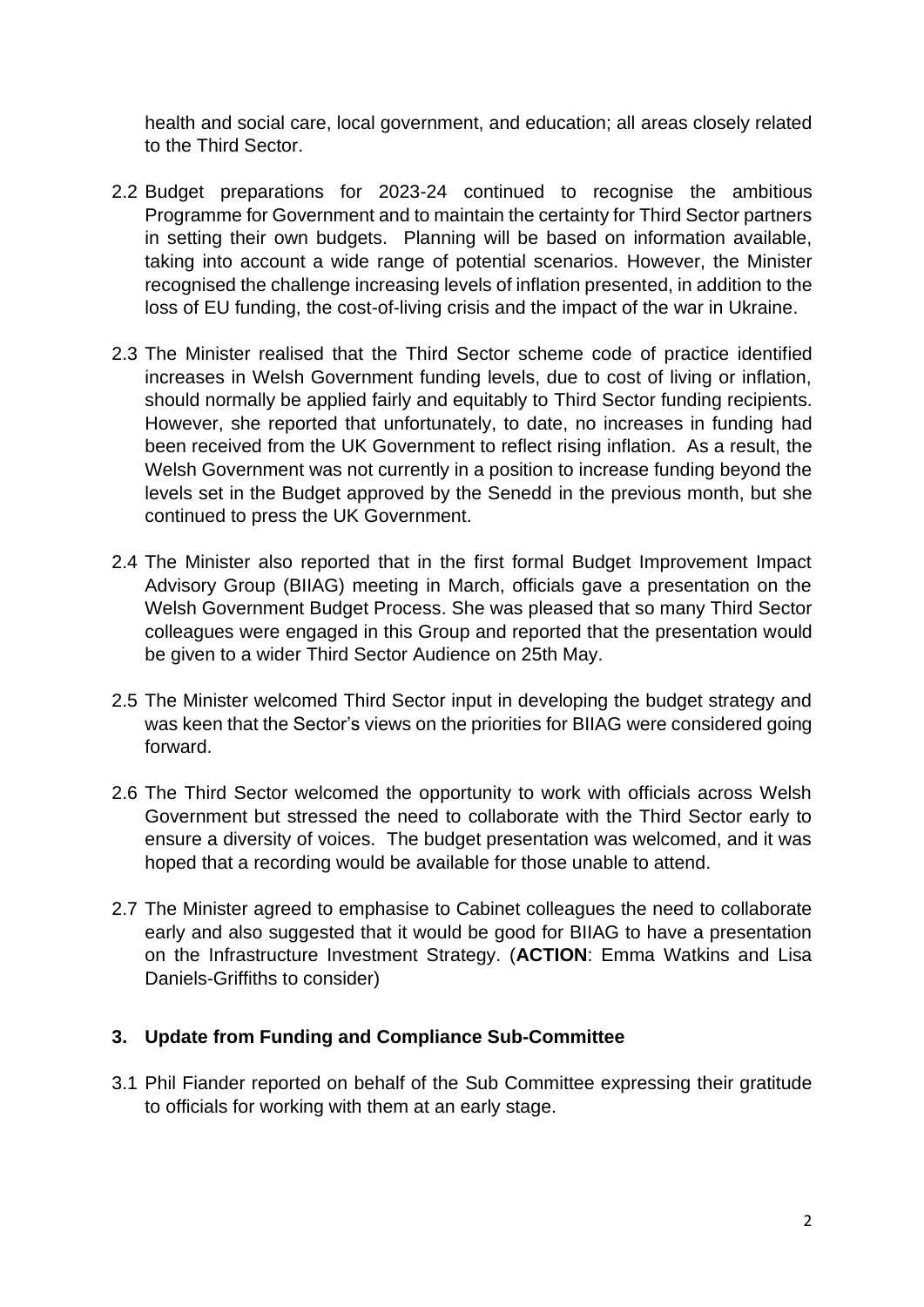- 3.2 Phil reported that the Sub Committee was keen to review/revisit it's Code of Practice for Funding the Third Sector to ensure that it was still fit for purpose. He also stressed the need to raise awareness of the Code to secure buy-in from a range of public bodies.
- 3.3 Alison Pritchard, WCVA reported that she had been working on longer-term grant opportunities and suggested raising the visibility of Welsh Government grants by using Funding Wales, which has almost 15,000 users.
- 3.4 Iestyn Wyn representing the equality and inclusion sector, suggested that the Welsh Government has a role in encouraging larger organisations to advocate for smaller, grassroots groups and for larger organisations to potentially distribute smaller grants.
- 3.5 The Minister was grateful to the Funding and Compliance Sub Committee for their work on longer-term grants. She wholeheartedly supported the review of the Code of Practice and agreed to mention it to Jane Hutt MS when they next spoke. She encouraged further work with officials to raise the profile of Welsh Government grants and queried the potential for combined grant applications. (**ACTIONS:** Minister to discuss Code of Practice with Minister for Social Justice, officials to consider how to raising the visibility of Welsh Government grants)

# **4. Relationships between the voluntary sector and public bodies - paper by the Third Sector**

- 4.1 Ben Lloyd, WCVA introduced this paper which highlighted concerns about the move towards greater regional working and relationships between the voluntary sector and local authorities. There was also some confusion over the evolving regional partnership landscape. Ben stressed that it was essential for statutory bodies to undertake quality engagement, inclusive of the diverse range of voices in Wales, as reflected in the Future Generations Act and the Social Services and Wellbeing Act.
- 4.2 Uzo Iwobi highlighted the complexities of some structures and suggested that the production of a roadmap or guidance to show where organisations should go would improve transparency.
- 4.3 Helene Hayes highlighted the significant demand for Citizens Advice services. She also stressed the data and insight held by Citizens Advice which she would be happy to share with bidding organisations.
- 4.4 Derek Walker welcomed Welsh Government's increasing involvement in the Levelling Up and Shared Prosperity Funds but felt that the Third Sector was not playing a full role. He suggested that Welsh Government make a case around the new structures for meaningful and early Third Sector involvement. He queried the potential for match funding.